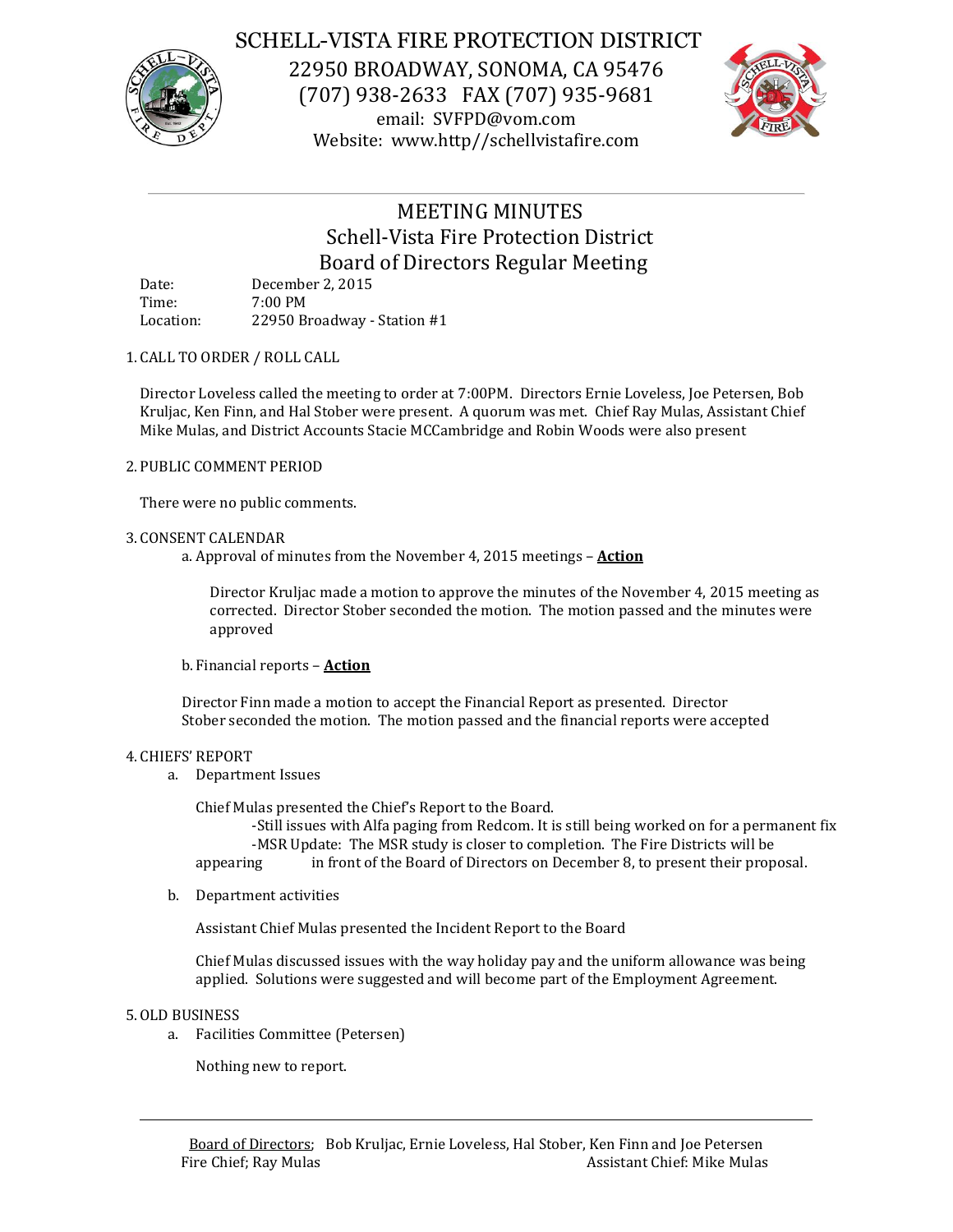b. Budget Committee ( Kruljac)

Director Kruljac presented a budget versus actual overview and the District is on target for their current budget.

c. Legislative Committee (Stober)

Director Stober advised the Board that there were no new Legislative issues concerning the Fire Districts.

d. Outreach Committee (Finn)

Director Finn agreed to make a presentation thanking the Volunteers at the Christmas party.

e. SCFDA Proposal update (Loveless)

Director Loveless updated the Board on the SCFCA Proposal to be presented to the Board of Supervisors at their next meeting concerning the disbursement of funds to the Fire Districts.

f. SCERA Retirement Application (Loveless)

The Sonoma County Actuarial is completed but does not include what the costs would be. Director Loveless will be meeting with the County to get the costs. The District will be presenting its proposal at the December 17, 2015 the County Retirement Board meeting.

g. PERS Retirement Application (Loveless)

Phase 1 of the PERS application has been completed and the district passed. Jim Galli is working on completing the paper for Phase 2.

#### 6.NEW BUSINESS

a. Staffing Proposal (Committee)

Director Finn met with Jim Galli regarding compensation packages. They are waiting on information to complete the final compensation package.

Safer Grant applications are due February 9 – March 6. He is going to meet with Sonoma Valley Fire who Who just completed the process to obtain advice on applying.

Director Finn is going to put together a schedule that shows staffing needs for the District.

b. Special Projects Manager (Loveless)

Director Loveless, Chief Mulas, and Assistant Chief Mulas and developed a definition and proposal to Jim Galli for the position of Special Project Manager for a stipend of \$1,500 month. Director Kruljac made the motion to accept the offer letter to Jim Galli as a Special Project Manager. Director Finn seconded the motion. The motion passed unanimously.

c. Lexipol Demonstration

Director Loveless gave all Directors, Chiefs, and District Accountants directions on accessing Lexipol to review the Policy and Procedures Manual and explained the importance of reviewing the information on the website. He agreed to meet with everyone to help them gain access and show them how to review the material.

d. Election of 2016 officers

The following Directors were voted to office: